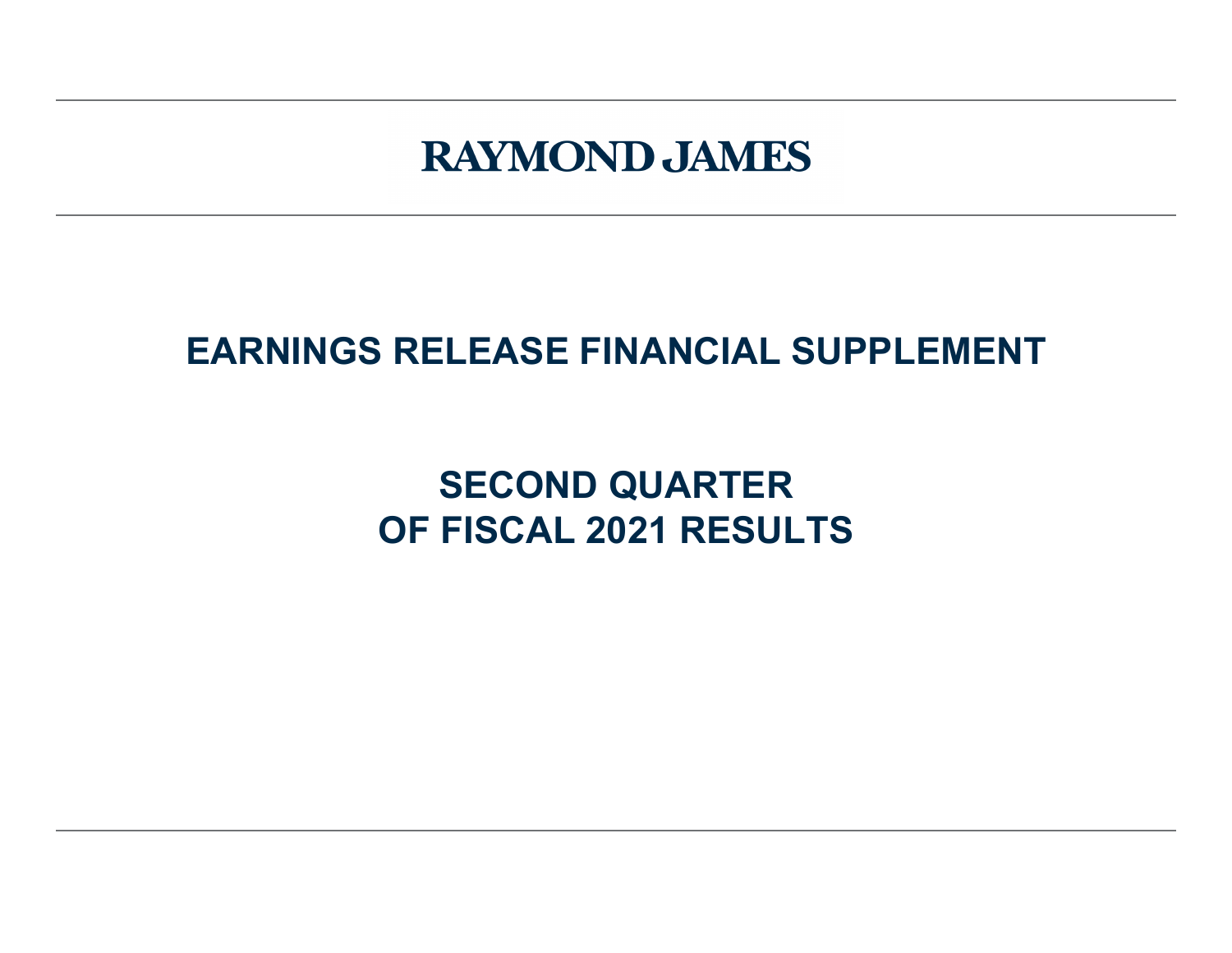## *RAYMOND JAMES FINANCIAL, INC. Consolidated Statements of Income (Unaudited)*

|                                                                               |                    |                         | Three months ended    |                         |                   |                          | % change from        |                          | Six months ended  |             |
|-------------------------------------------------------------------------------|--------------------|-------------------------|-----------------------|-------------------------|-------------------|--------------------------|----------------------|--------------------------|-------------------|-------------|
| in millions, except per share amounts                                         | March 31,<br>2020  | <b>June 30.</b><br>2020 | September 30,<br>2020 | December 31,<br>2020    | March 31,<br>2021 | March 31,<br>2020        | December 31.<br>2020 | March 31,<br>2020        | March 31,<br>2021 | %<br>change |
| <b>Revenues:</b>                                                              |                    |                         |                       |                         |                   |                          |                      |                          |                   |             |
| Asset management and related administrative fees                              | $1,006$ \$<br>- \$ | 867 \$                  | 1,006                 | - \$<br>$1,067$ \$      | 1,173             | 17 %                     | 10 % \$              | 1,961                    | 2,240<br>-\$      | 14 %        |
| Brokerage revenues:                                                           |                    |                         |                       |                         |                   |                          |                      |                          |                   |             |
| Securities commissions                                                        | 410                | 343                     | 352                   | 381                     | 443               | 8 %                      | 16 %                 | 773                      | 824               | 7 %         |
| Principal transactions                                                        | 105                | 143                     | 143                   | 147                     | 148               | 41 %                     | 1%                   | 202                      | 295               | 46 %        |
| Total brokerage revenues                                                      | 515                | 486                     | 495                   | 528                     | 591               | 15 %                     | 12 %                 | 975                      | 1,119             | 15 %        |
| Account and service fees                                                      | 172                | 134                     | 140                   | 145                     | 159               | $(8)\%$                  | 10 %                 | 350                      | 304               | (13)%       |
| Investment banking                                                            | 148                | 139                     | 222                   | 261                     | 242               | 64 %                     | (7)%                 | 289                      | 503               | 74 %        |
| Interest income                                                               | 285                | 217                     | 201                   | 203                     | 200               | (30)%                    | (1)%                 | 582                      | 403               | (31)%       |
| Other $(1)$                                                                   | (15)               | 33                      | 57                    | 56                      | 44                | NM                       | (21)%                | 14                       | 100               | 614 %       |
| <b>Total revenues</b>                                                         | 2,111              | 1,876                   | 2,121                 | 2,260                   | 2,409             | 14 %                     | 7 %                  | 4,171                    | 4,669             | 12 %        |
| Interest expense                                                              | (43)               | (42)                    | (42)                  | (38)                    | (37)              | (14)%                    | (3)%                 | (94)                     | (75)              | (20)%       |
| <b>Net revenues</b>                                                           | 2,068              | 1,834                   | 2,079                 | 2,222                   | 2,372             | 15 %                     | 7%                   | 4,077                    | 4,594             | 13 %        |
| Non-interest expenses:                                                        |                    |                         |                       |                         |                   |                          |                      |                          |                   |             |
| Compensation, commissions and benefits                                        | 1,422              | 1,277                   | 1,415                 | 1,500                   | 1,648             | 16 %                     | 10 %                 | 2,773                    | 3,148             | 14 %        |
| Non-compensation expenses:                                                    |                    |                         |                       |                         |                   |                          |                      |                          |                   |             |
| Communications and information processing                                     | 99                 | 100                     | 100                   | 99                      | 107               | 8 %                      | 8 %                  | 193                      | 206               | 7 %         |
| Occupancy and equipment                                                       | 56                 | 55                      | 57                    | 57                      | 57                | 2%                       |                      | 113                      | 114               | 1%          |
| <b>Business development</b>                                                   | 41                 | 21                      | 28                    | 23                      | 21                | (49)%                    | (9)%                 | 85                       | 44                | (48)%       |
| Investment sub-advisory fees                                                  | 26                 | 23                      | 26                    | 28                      | 31                | 19 %                     | 11 %                 | 52                       | 59                | 13 %        |
| Professional fees                                                             | 23                 | 24                      | 23                    | 30                      | 24                | 4%                       | (20)%                | 44                       | 54                | 23 %        |
| Bank loan provision/(benefit) for credit losses <sup>(2)</sup>                | 109                | 81                      | 45                    | 14                      | (32)              | <b>NM</b>                | <b>NM</b>            | 107                      | (18)              | <b>NM</b>   |
| Acquisition and disposition-related expenses <sup>(3)</sup>                   |                    |                         | $\overline{7}$        | $\overline{\mathbf{c}}$ | ÷.                |                          | $(100)$ %            |                          | $\mathbf{2}$      | <b>NM</b>   |
| Reduction in workforce expenses (4)                                           |                    |                         | 46                    |                         | —                 | $\overline{\phantom{0}}$ |                      | $\overline{\phantom{0}}$ |                   |             |
| Other <sup>(1)</sup>                                                          | 53                 | 55                      | 76                    | 70                      | 69                | 30 %                     | $(1)\%$              | 112                      | 139               | 24 %        |
| Total non-compensation expenses                                               | 407                | 359                     | 408                   | 323                     | 277               | (32)%                    | (14)%                | 706                      | 600               | (15)%       |
| <b>Total non-interest expenses</b>                                            | 1,829              | 1,636                   | 1,823                 | 1,823                   | 1,925             | 5 %                      | 6 %                  | 3,479                    | 3,748             | 8 %         |
| <b>Pre-tax income</b>                                                         | 239                | 198                     | 256                   | 399                     | 447               | 87 %                     | 12 %                 | 598                      | 846               | 41 %        |
| Provision for income taxes                                                    | 70                 | 26                      | 47                    | 87                      | 92                | 31 %                     | 6 %                  | 161                      | 179               | 11 %        |
| Net income                                                                    | 169<br>\$          | \$<br>172 \$            | 209                   | \$<br>312               | - \$<br>355       | 110 %                    | 14 % $$$             | 437                      | \$<br>667         | 53 %        |
| Earnings per common share $-$ basic $(5)$                                     | 1.22               | 1.25<br>-\$             | -\$<br>1.53           | 2.27<br>\$              | 2.58<br>- \$      | 111 %                    | 14 %                 | - \$<br>3.15             | 4.85<br>- \$      | 54 %        |
| Earnings per common share $-$ diluted $(5)$                                   | \$<br>1.20         | \$<br>$1.23$ \$         | 1.50                  | \$<br>2.23              | - \$<br>2.51      | 109 %                    | $13 \%$ \$           | 3.09                     | \$<br>4.74        | 53 %        |
| Weighted-average common shares outstanding -<br>basic                         | 138.4              | 137.1                   | 136.9                 | 136.8                   | 137.8             |                          | 1 %                  | 138.4                    | 137.3             | (1)%        |
| Weighted-average common and common<br>equivalent shares outstanding - diluted | 141.1              | 139.4                   | 139.6                 | 139.7                   | 141.2             |                          | 1%                   | 141.3                    | 140.4             | (1)%        |

Please refer to the footnotes at the end of this supplement for additional information.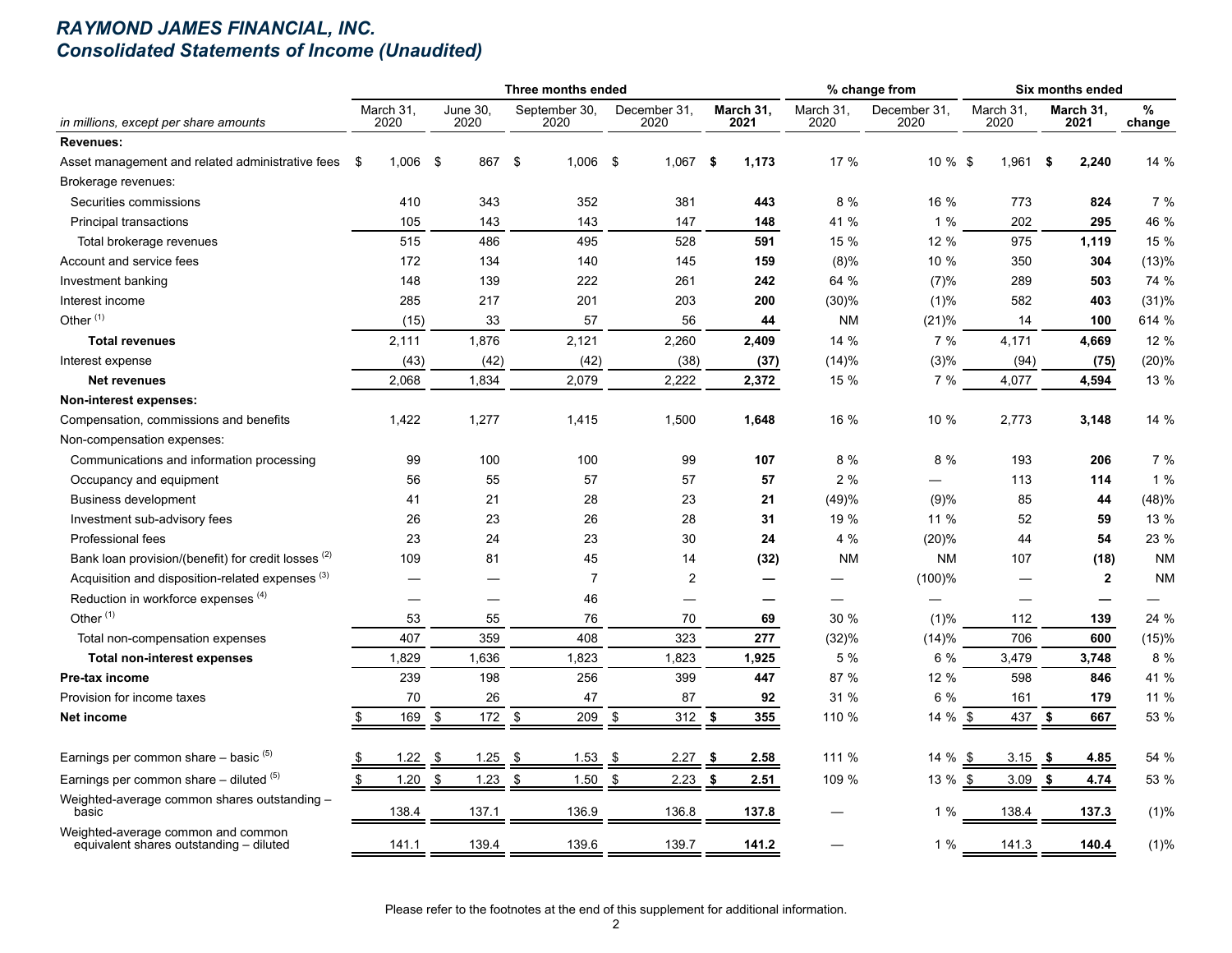## *RAYMOND JAMES FINANCIAL, INC. Consolidated Selected Key Metrics (Unaudited)*

|                                                            |    |                   |    |                  |    | As of                 |    |                      |                   | % change from     |                      |
|------------------------------------------------------------|----|-------------------|----|------------------|----|-----------------------|----|----------------------|-------------------|-------------------|----------------------|
| \$ in millions, except per share amounts                   |    | March 31.<br>2020 |    | June 30.<br>2020 |    | September 30,<br>2020 |    | December 31.<br>2020 | March 31,<br>2021 | March 31.<br>2020 | December 31.<br>2020 |
| Total assets                                               | ה. | 49,809            | S  | 44,682           |    | 47,482                | S  | 53,657               | 56,066            | 13 %              | 4 %                  |
| Total equity attributable to Raymond James Financial, Inc. | S  | 6,798             | S  | 6,965            | S. | 7,114                 | S. | 7,363                | 7,592             | 12%               | 3%                   |
| Book value per share (6)                                   | \$ | 49.69             | -S | 50.84            | S. | 52.08                 | S. | 53.59                | 55.34             | 11%               | 3%                   |
| Tangible book value per share $(6)(7)$                     | \$ | 45.50             | \$ | 46.69            | \$ | 47.94                 | \$ | 47.93                | 49.42             | 9%                | 3%                   |
| <b>Capital ratios:</b>                                     |    |                   |    |                  |    |                       |    |                      |                   |                   |                      |
| Tier 1 capital                                             |    | 24.1 %            |    | 24.8 %           |    | 24.2 %                |    | 23.4 %               | 23.6 % $^{(8)}$   |                   |                      |
| Total capital                                              |    | 25.3 %            |    | 26.0 %           |    | 25.4 %                |    | 24.6 %               | 24.7 % (8)        |                   |                      |
| Tier 1 leverage                                            |    | 14.2 %            |    | 14.5 %           |    | 14.2 %                |    | 12.9 %               | 12.2 % $^{(8)}$   |                   |                      |

|                                                      |                   |                  | Three months ended    |                      |                   |                   | % change from        |                   | Six months ended  |          |
|------------------------------------------------------|-------------------|------------------|-----------------------|----------------------|-------------------|-------------------|----------------------|-------------------|-------------------|----------|
| \$ in millions                                       | March 31.<br>2020 | June 30,<br>2020 | September 30,<br>2020 | December 31,<br>2020 | March 31,<br>2021 | March 31,<br>2020 | December 31,<br>2020 | March 31,<br>2020 | March 31.<br>2021 | % change |
| Adjusted pre-tax income (7)                          | <b>NA</b>         | NA \$            | 309                   | \$<br>401            | <b>NA</b>         | <b>NA</b>         | 11 %                 | <b>NA \$</b>      | 848               | 42 %     |
| Adjusted net income (7)                              | <b>NA</b>         | NA \$            | 249                   | \$<br>314            | <b>NA</b>         | <b>NA</b>         | 13 %                 | NA \$             | 669               | 53 %     |
| Adjusted earnings per common share - basic (5) (7)   | <b>NA</b>         | <b>NA \$</b>     | 1.82                  | \$<br>2.29           | ΝA                | <b>NA</b>         | 13 %                 | <b>NA \$</b>      | 4.87              | 55 %     |
| Adjusted earnings per common share - diluted (5) (7) | <b>NA</b>         | <b>NA \$</b>     | 1.78                  | \$<br>2.24           | <b>NA</b>         | <b>NA</b>         | 12 %                 | <b>NA \$</b>      | 4.76              | 54 %     |
| Return on equity (9)                                 | 9.9%              | 10.0 $%$         | 11.9 %                | 17.2 %               | 19.0 %            |                   |                      | 13.0 %            | 18.1 %            |          |
| Adjusted return on equity (7) (9)                    | <b>NA</b>         | <b>NA</b>        | 14.1 %                | 17.3 %               | <b>NA</b>         |                   |                      | <b>NA</b>         | 18.2 %            |          |
| Return on tangible common equity $(7)(9)$            | 10.8 %            | 10.9 %           | 12.9 %                | 19.0 %               | 21.2 %            |                   |                      | 14.2 %            | 20.1%             |          |
| Adjusted return on tangible common equity $(7)(9)$   | <b>NA</b>         | <b>NA</b>        | 15.3 %                | 19.1 %               | <b>NA</b>         |                   |                      | <b>NA</b>         | 20.2 %            |          |
| Pre-tax margin (10)                                  | 11.6 %            | 10.8 %           | 12.3%                 | 18.0 %               | 18.8 %            |                   |                      | 14.7 %            | 18.4 %            |          |
| Adjusted pre-tax margin (7) (10)                     | <b>NA</b>         | <b>NA</b>        | 14.9 %                | 18.0 %               | <b>NA</b>         |                   |                      | <b>NA</b>         | 18.5 %            |          |
| Total compensation ratio <sup>(11)</sup>             | 68.8 %            | 69.6 %           | 68.1 %                | 67.5 %               | 69.5 %            |                   |                      | 68.0 %            | 68.5 %            |          |
| Effective tax rate                                   | 29.3 %            | 13.1 %           | 18.4 %                | 21.8 %               | 20.6 %            |                   |                      | 26.9 %            | 21.2%             |          |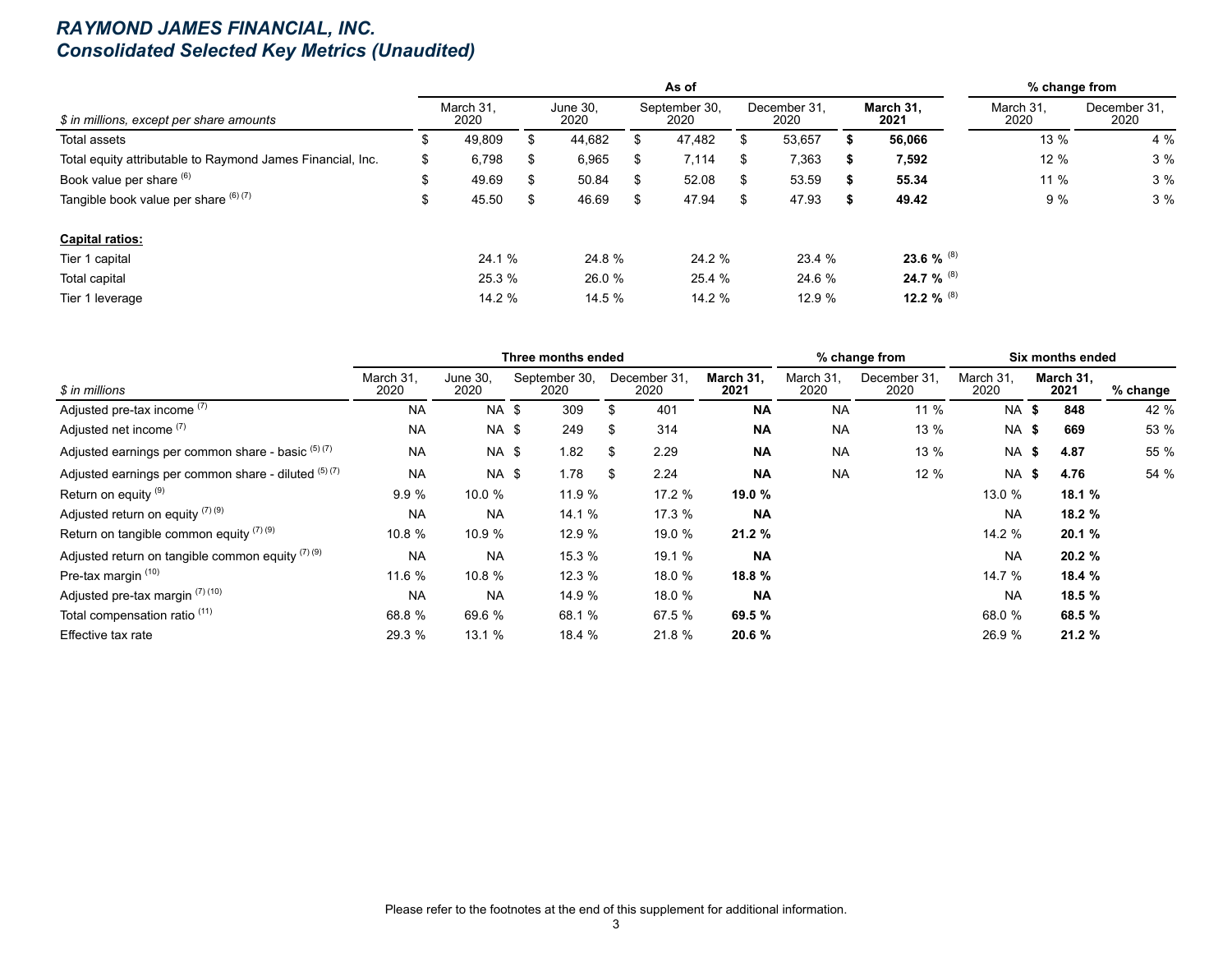## *RAYMOND JAMES FINANCIAL, INC. Consolidated Selected Key Metrics (Unaudited)*

|                                                         |                   |                  | As of                 |                      |                   | % change from     |                      |
|---------------------------------------------------------|-------------------|------------------|-----------------------|----------------------|-------------------|-------------------|----------------------|
|                                                         | March 31.<br>2020 | June 30.<br>2020 | September 30,<br>2020 | December 31.<br>2020 | March 31.<br>2021 | March 31.<br>2020 | December 31.<br>2020 |
| Client asset metrics (\$ in billions):                  |                   |                  |                       |                      |                   |                   |                      |
| Client assets under administration                      | \$<br>773.9 \$    | 876.9 \$         | $930.1$ \$            | $1,024.8$ \$         | 1,085.4           | 40 %              | 6 %                  |
| Private Client Group assets under administration        | 734.0 \$          | 833.1 \$         | 883.3 \$              | $974.2$ \$           | 1,028.1           | 40 %              | 6 %                  |
| Private Client Group assets in fee-based accounts       | $383.5$ \$        | 443.0 \$         | 475.3 \$              | $532.7$ \$           | 567.6             | 48 %              | 7%                   |
| Financial assets under management                       | \$<br>$128.2$ \$  | $145.4$ \$       | $153.1$ \$            | $169.6$ \$           | 178.2             | 39 %              | 5 %                  |
| Clients' domestic cash sweep balances (\$ in millions): |                   |                  |                       |                      |                   |                   |                      |
| Raymond James Bank Deposit Program ("RJBDP"): (12)      |                   |                  |                       |                      |                   |                   |                      |
| Raymond James Bank                                      | \$<br>28,711 \$   | $24,101$ \$      | 25,599 \$             | 26,697 \$            | 28,174            | (2)%              | $6\%$                |
| Third-party banks                                       | 20,379            | 24,661           | 25,998                | 26,142               | 25,110            | 23 %              | (4)%                 |
| Subtotal RJBDP                                          | 49,090            | 48,762           | 51,597                | 52,839               | 53,284            | 9%                | 1%                   |
| <b>Client Interest Program</b>                          | 3,782             | 3,157            | 3,999                 | 8,769                | 9,517             | 152 %             | 9%                   |
| Total clients' domestic cash sweep balances             | 52,872            | 51,919           | 55,596                | 61,608               | 62,801            | 19 %              | 2%                   |

|                                                            |                   |                  | Three months ended    |                      |                   | Six months ended  |                      |
|------------------------------------------------------------|-------------------|------------------|-----------------------|----------------------|-------------------|-------------------|----------------------|
|                                                            | March 31.<br>2020 | June 30,<br>2020 | September 30.<br>2020 | December 31.<br>2020 | March 31.<br>2021 | March 31.<br>2020 | March 31,<br>2021    |
| Average yield on RJBDP - third-party banks <sup>(13)</sup> | 1.33 %            | $0.33\%$         | 0.33%                 | 0.31%                | $0.30 \%$         | 1.48 %            | 0.31%                |
|                                                            |                   |                  | As of                 |                      |                   | % change from     |                      |
|                                                            | March 31.<br>2020 | June 30,<br>2020 | September 30,<br>2020 | December 31.<br>2020 | March 31.<br>2021 | March 31.<br>2020 | December 31.<br>2020 |
| <b>Private Client Group financial advisors:</b>            |                   |                  |                       |                      |                   |                   |                      |
| Employees                                                  | 3,376             | 3,379            | 3,404                 | 3,387                | 3,375             |                   |                      |
| Independent contractors                                    | 4,772             | 4,776            | 4,835                 | 4,846                | 4,952             | 4%                | 2%                   |
| <b>Total advisors</b>                                      | 8,148             | 8,155            | 8,239                 | 8,233                | 8,327             | 2%                | 1%                   |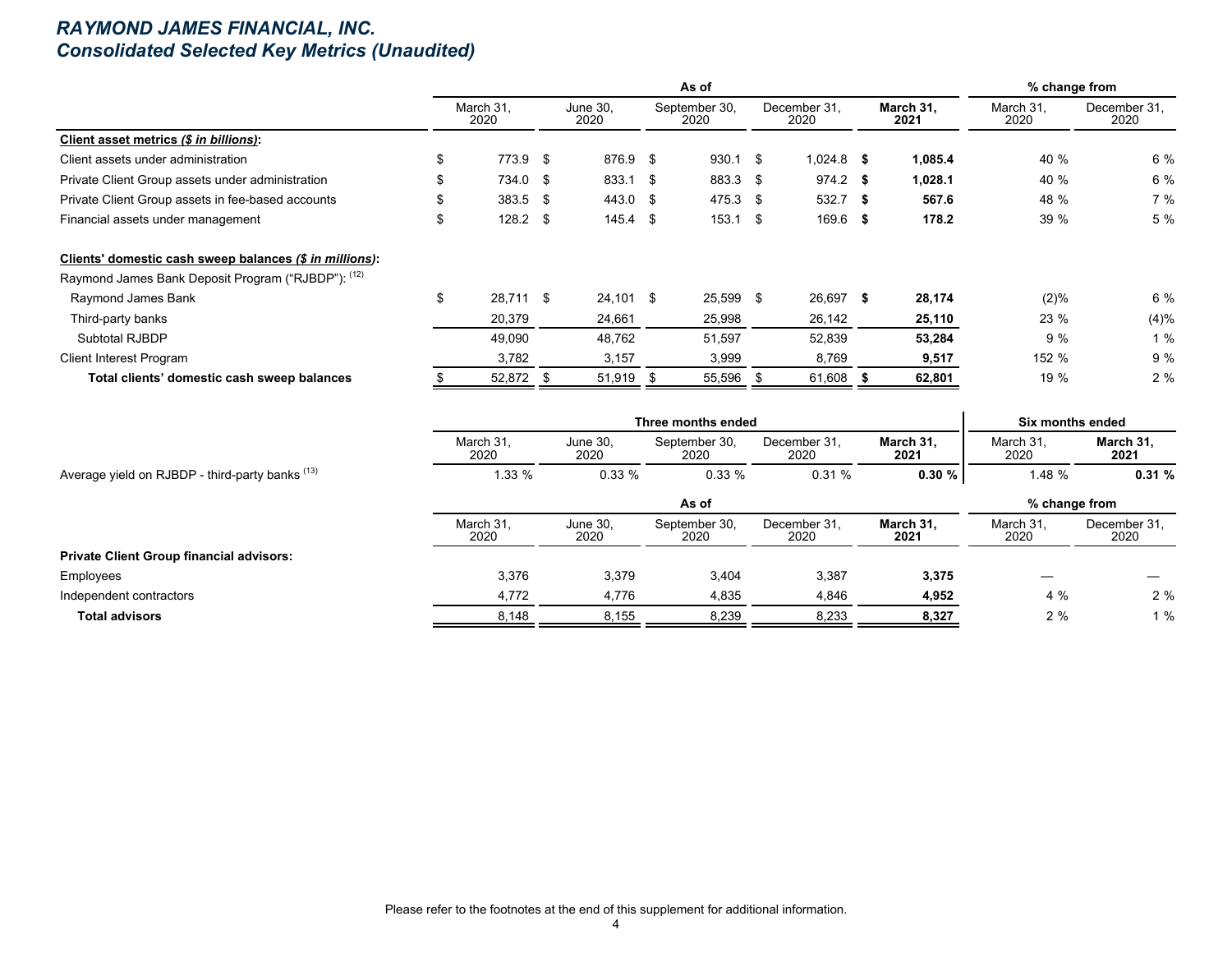# *RAYMOND JAMES FINANCIAL, INC. Segment Results - Private Client Group (Unaudited)*

|                                                     |                   |                  | Three months ended    |                      |                   |                   | % change from        |                   | Six months ended  |          |
|-----------------------------------------------------|-------------------|------------------|-----------------------|----------------------|-------------------|-------------------|----------------------|-------------------|-------------------|----------|
| \$ in millions                                      | March 31,<br>2020 | June 30,<br>2020 | September 30,<br>2020 | December 31,<br>2020 | March 31,<br>2021 | March 31,<br>2020 | December 31,<br>2020 | March 31,<br>2020 | March 31,<br>2021 | % change |
| <b>Revenues:</b>                                    |                   |                  |                       |                      |                   |                   |                      |                   |                   |          |
| Asset management and related<br>administrative fees | \$<br>833 \$      | 715 \$           | 832 \$                | 885 \$               | 979               | 18 %              | $11 \%$ \$           | $1,615$ \$        | 1,864             | 15 %     |
| Brokerage revenues:                                 |                   |                  |                       |                      |                   |                   |                      |                   |                   |          |
| Mutual and other fund products                      | 163               | 131              | 129                   | 148                  | 183               | 12 %              | 24 %                 | 307               | 331               | 8 %      |
| Insurance and annuity products                      | 99                | 88               | 109                   | 98                   | 109               | 10 %              | 11 %                 | 200               | 207               | 4 %      |
| Equities, ETFs, and fixed income<br>products        | 122               | 100              | 95                    | 107                  | 121               | (1)%              | 13 %                 | 224               | 228               | 2%       |
| Total brokerage revenues                            | 384               | 319              | 333                   | 353                  | 413               | 8 %               | 17 %                 | 731               | 766               | 5 %      |
| Account and service fees:                           |                   |                  |                       |                      |                   |                   |                      |                   |                   |          |
| Mutual fund and annuity service<br>fees             | 88                | 82               | 88                    | 94                   | 99                | 13 %              | 5 %                  | 178               | 193               | 8 %      |
| RJBDP fees: (12)                                    |                   |                  |                       |                      |                   |                   |                      |                   |                   |          |
| Third-party banks                                   | 51                | 20               | 21                    | 21                   | 19                | (63)%             | (10)%                | 109               | 40                | (63)%    |
| Raymond James Bank                                  | 48                | 43               | 42                    | 43                   | 44                | (8)%              | 2%                   | 95                | 87                | (8)%     |
| Client account and other fees                       | 35                | 32               | 33                    | 32                   | 42                | 20 %              | 31 %                 | 64                | 74                | 16 %     |
| Total account and service fees                      | 222               | 177              | 184                   | 190                  | 204               | (8)%              | 7 %                  | 446               | 394               | (12)%    |
| Investment banking                                  | 11                | $\overline{7}$   | 12                    | 6                    | 16                | 45 %              | 167 %                | 22                | 22                |          |
| Interest income                                     | 45                | 31               | 30                    | 30                   | 30                | (33)%             |                      | 94                | 60                | (36)%    |
| All other                                           | $\overline{7}$    | $\overline{4}$   | $\overline{7}$        | 5                    | 8                 | 14 %              | 60 %                 | 16                | 13                | (19)%    |
| <b>Total revenues</b>                               | 1,502             | 1,253            | 1,398                 | 1,469                | 1,650             | 10 %              | 12 %                 | 2,924             | 3,119             | 7 %      |
| Interest expense                                    | (7)               | (4)              | (4)                   | (2)                  | (3)               | (57)%             | 50 %                 | (15)              | (5)               | (67)%    |
| <b>Net revenues</b>                                 | 1,495             | 1,249            | 1,394                 | 1,467                | 1,647             | 10 %              | 12 %                 | 2,909             | 3,114             | 7 %      |
| Non-interest expenses:                              |                   |                  |                       |                      |                   |                   |                      |                   |                   |          |
| Financial advisor compensation and<br>benefits      | 915               | 783              | 873                   | 931                  | 1,040             | 14 %              | 12 %                 | 1,772             | 1,971             | 11 %     |
| Administrative compensation and<br>benefits         | 245               | 235              | 244                   | 249                  | 260               | 6 %               | 4 %                  | 492               | 509               | 3 %      |
| Total compensation, commissions<br>and benefits     | 1,160             | 1,018            | 1,117                 | 1,180                | 1,300             | 12 %              | 10 %                 | 2,264             | 2,480             | 10 %     |
| Non-compensation expenses                           | 165               | 140              | 152                   | 147                  | 155               | (6)%              | 5 %                  | 322               | 302               | (6)%     |
| <b>Total non-interest expenses</b>                  | 1,325             | 1,158            | 1,269                 | 1,327                | 1,455             | 10 %              | 10 %                 | 2,586             | 2,782             | 8 %      |
| Pre-tax income                                      | 170<br>\$         | \$<br>91         | \$<br>125             | \$<br>140            | 192<br>\$         | 13 %              | 37 % \$              | 323               | 332<br>\$         | 3 %      |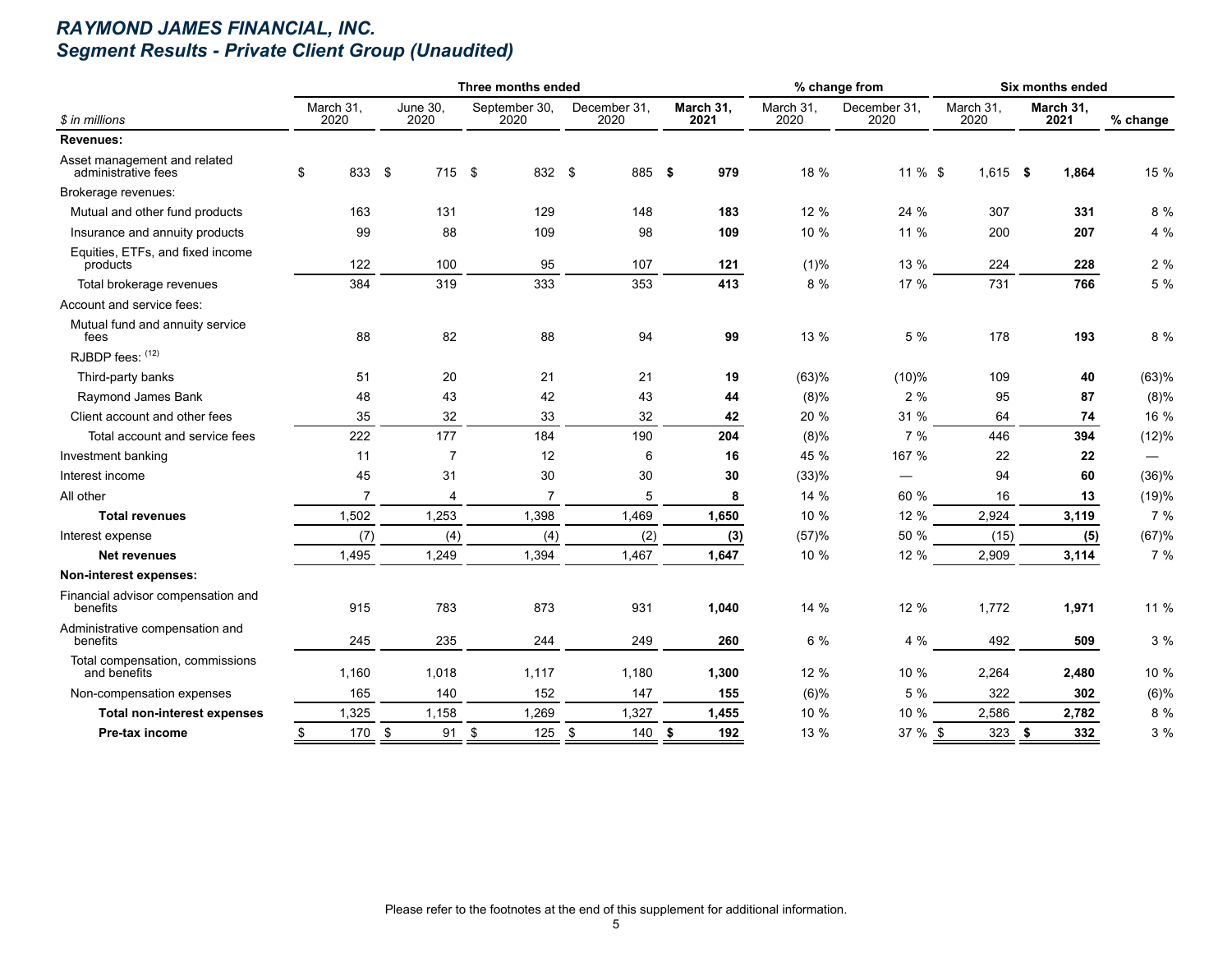# *RAYMOND JAMES FINANCIAL, INC. Segment Results - Capital Markets (Unaudited)*

|                                          |                   |     |                         |               | Three months ended    |                      |              |                   |                   | % change from        |                   | Six months ended  |          |
|------------------------------------------|-------------------|-----|-------------------------|---------------|-----------------------|----------------------|--------------|-------------------|-------------------|----------------------|-------------------|-------------------|----------|
| \$ in millions                           | March 31.<br>2020 |     | <b>June 30.</b><br>2020 |               | September 30,<br>2020 | December 31.<br>2020 |              | March 31,<br>2021 | March 31,<br>2020 | December 31,<br>2020 | March 31,<br>2020 | March 31,<br>2021 | % change |
| <b>Revenues:</b>                         |                   |     |                         |               |                       |                      |              |                   |                   |                      |                   |                   |          |
| Brokerage revenues:                      |                   |     |                         |               |                       |                      |              |                   |                   |                      |                   |                   |          |
| Fixed income                             | \$                | 90  | \$<br>125               | $\mathfrak s$ | 125                   | \$<br>131            | $\mathbf{s}$ | 142               | 58 %              | 8 % \$               | 171S              | 273               | 60 %     |
| Equity                                   |                   | 40  | 41                      |               | 35                    | 42                   |              | 34                | (15)%             | (19)%                | 74                | 76                | 3%       |
| Total brokerage revenues                 |                   | 130 | 166                     |               | 160                   | 173                  |              | 176               | 35 %              | 2%                   | 245               | 349               | 42 %     |
| Investment banking:                      |                   |     |                         |               |                       |                      |              |                   |                   |                      |                   |                   |          |
| Merger & acquisition and advisory        |                   | 72  | 60                      |               | 98                    | 149                  |              | 122               | 69 %              | (18)%                | 132               | 271               | 105 %    |
| Equity underwriting                      |                   | 43  | 35                      |               | 68                    | 60                   |              | 67                | 56 %              | 12 %                 | 82                | 127               | 55 %     |
| Debt underwriting                        |                   | 22  | 37                      |               | 43                    | 46                   |              | 37                | 68 %              | (20)%                | 53                | 83                | 57 %     |
| Total investment banking                 |                   | 137 | 132                     |               | 209                   | 255                  |              | 226               | 65 %              | (11)%                | 267               | 481               | 80 %     |
| Interest income                          |                   | 10  | 4                       |               | 3                     | 3                    |              | 5                 | (50)%             | 67 %                 | 18                | 8                 | (56)%    |
| Tax credit fund revenues                 |                   | 12  | 20                      |               | 33                    | 16                   |              | 24                | 100 %             | 50 %                 | 30                | 40                | 33 %     |
| All other                                |                   | 7   | 3                       |               |                       |                      |              | 4                 | (43)%             | (43)%                | 10                | 11                | 10 %     |
| <b>Total revenues</b>                    |                   | 296 | 325                     |               | 412                   | 454                  |              | 435               | 47 %              | (4)%                 | 570               | 889               | 56 %     |
| Interest expense                         |                   | (6) | (2)                     |               | (2)                   | (2)                  |              | (2)               | (67)%             |                      | (12)              | (4)               | (67)%    |
| <b>Net revenues</b>                      |                   | 290 | 323                     |               | 410                   | 452                  |              | 433               | 49 %              | (4)%                 | 558               | 885               | 59 %     |
| Non-interest expenses:                   |                   |     |                         |               |                       |                      |              |                   |                   |                      |                   |                   |          |
| Compensation, commissions and benefits   |                   | 184 | 195                     |               | 229                   | 252                  |              | 259               | 41 %              | 3%                   | 350               | 511               | 46 %     |
| Non-compensation expenses <sup>(3)</sup> |                   | 78  | 66                      |               | 75                    | 71                   |              | 69                | (12)%             | (3)%                 | 151               | 140               | (7)%     |
| <b>Total non-interest expenses</b>       |                   | 262 | 261                     |               | 304                   | 323                  |              | 328               | 25 %              | 2%                   | 501               | 651               | 30 %     |
| Pre-tax income                           |                   | 28  | 62<br>\$                | \$            | 106                   | \$<br>129            | - 5          | 105               | 275 %             | $(19)%$ \$           | 57                | 234               | 311 %    |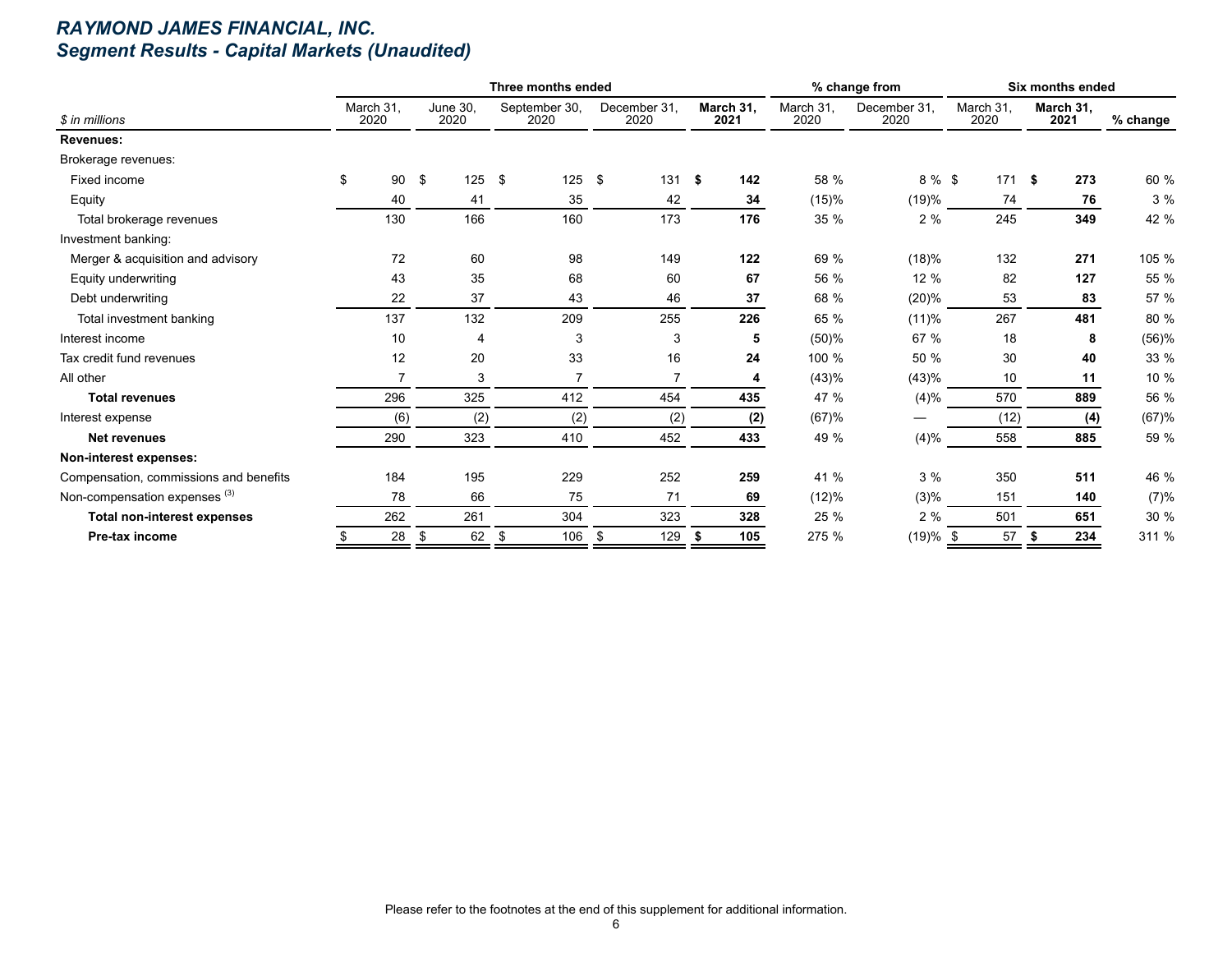# *RAYMOND JAMES FINANCIAL, INC. Segment Results - Asset Management (Unaudited)*

|                                                           |                   |     |                  | Three months ended    |      |                      |      |                   |                   | % change from        |                   | Six months ended  |          |
|-----------------------------------------------------------|-------------------|-----|------------------|-----------------------|------|----------------------|------|-------------------|-------------------|----------------------|-------------------|-------------------|----------|
| \$ in millions                                            | March 31,<br>2020 |     | June 30,<br>2020 | September 30,<br>2020 |      | December 31.<br>2020 |      | March 31,<br>2021 | March 31,<br>2020 | December 31,<br>2020 | March 31,<br>2020 | March 31,<br>2021 | % change |
| Revenues:                                                 |                   |     |                  |                       |      |                      |      |                   |                   |                      |                   |                   |          |
| Asset management and related administrative<br>fees:      |                   |     |                  |                       |      |                      |      |                   |                   |                      |                   |                   |          |
| Managed programs                                          | \$                | 124 | \$<br>109 \$     | 123                   | \$   | 129                  | - \$ | 137               | 10 %              | 6 % \$               | 249               | \$<br>266         | 7 %      |
| Administration and other                                  |                   | 53  | 48               | 55                    |      | 59                   |      | 64                | 21 %              | 8 %                  | 104               | 123               | 18 %     |
| Total asset management and related<br>administrative fees |                   | 177 | 157              | 178                   |      | 188                  |      | 201               | 14%               | 7%                   | 353               | 389               | 10 %     |
| Account and service fees                                  |                   | 4   | 3                | 4                     |      | 4                    |      | 5                 | 25 %              | 25 %                 | 9                 | 9                 |          |
| All other                                                 |                   | 3   | 3                |                       |      |                      |      |                   |                   |                      | 6                 |                   |          |
| Net revenues                                              |                   | 184 | 163              | 184                   |      | 195                  |      | 209               | 14 %              | 7%                   | 368               | 404               | 10 %     |
| Non-interest expenses:                                    |                   |     |                  |                       |      |                      |      |                   |                   |                      |                   |                   |          |
| Compensation, commissions and benefits                    |                   | 45  | 44               | 43                    |      | 45                   |      | 50                | 11 %              | 11 %                 | 90                | 95                | 6 %      |
| Non-compensation expenses                                 |                   | 66  | 59               | 63                    |      | 67                   |      | 72                | 9%                | 7%                   | 132               | 139               | 5 %      |
| <b>Total non-interest expenses</b>                        |                   | 111 | 103              | 106                   |      | 112                  |      | 122               | 10 %              | 9%                   | 222               | 234               | 5 %      |
| Pre-tax income                                            |                   | 73  | 60<br>-\$        | 78<br>Æ               | - 56 | 83                   |      | 87                | 19 %              | 5 %                  | 146               | 170               | 16 %     |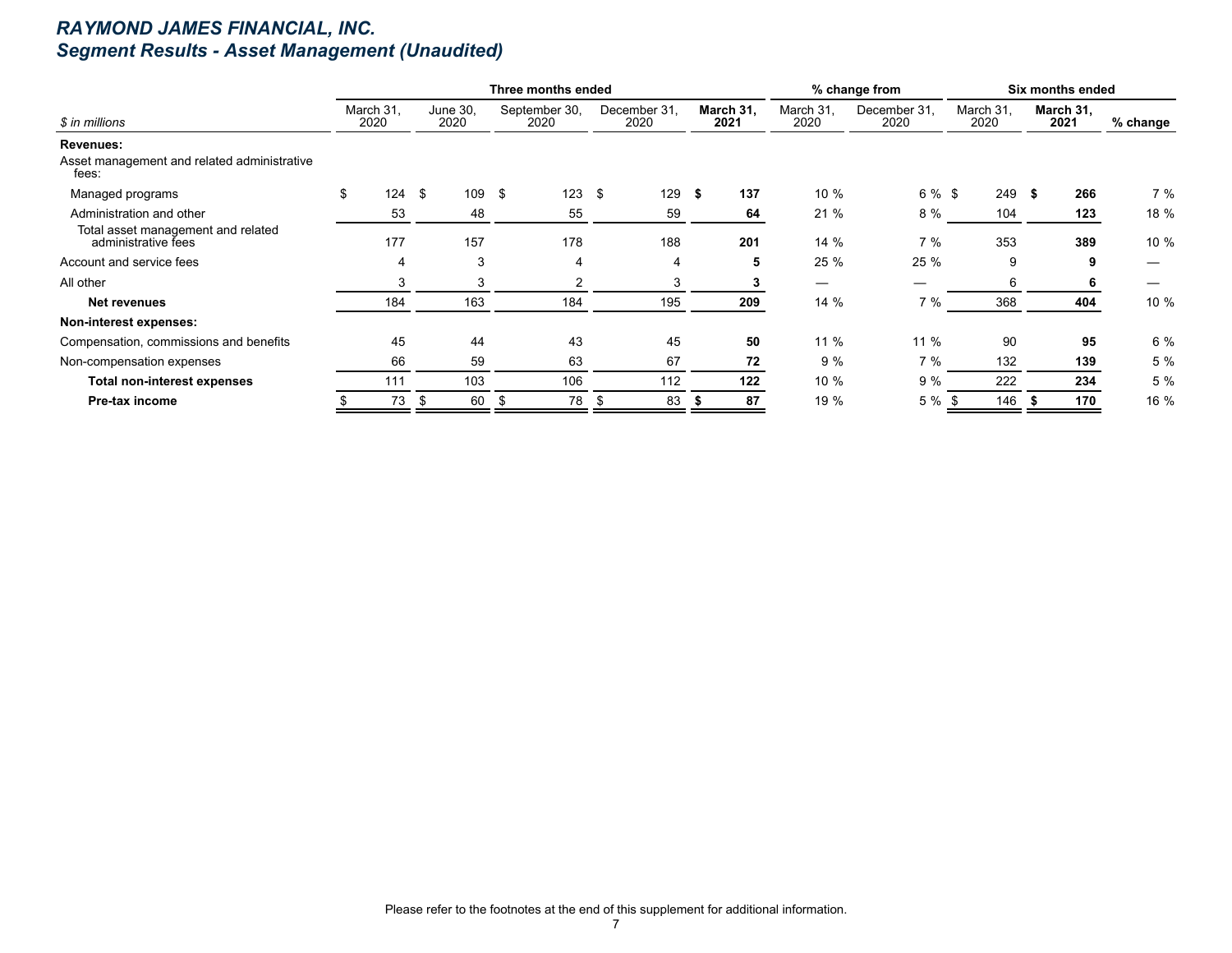# *RAYMOND JAMES FINANCIAL, INC. Segment Results - Raymond James Bank (Unaudited)*

|                                                                |                   |                  | Three months ended    |                      |                   |                   | % change from        |                   | Six months ended  |           |
|----------------------------------------------------------------|-------------------|------------------|-----------------------|----------------------|-------------------|-------------------|----------------------|-------------------|-------------------|-----------|
| \$ in millions                                                 | March 31,<br>2020 | June 30,<br>2020 | September 30,<br>2020 | December 31.<br>2020 | March 31,<br>2021 | March 31,<br>2020 | December 31.<br>2020 | March 31,<br>2020 | March 31,<br>2021 | % change  |
| <b>Revenues:</b>                                               |                   |                  |                       |                      |                   |                   |                      |                   |                   |           |
| Interest income                                                | \$<br>223         | \$<br>181        | \$<br>$165 - $$       | 168                  | 165<br>- \$       | (26)%             | $(2) \%$ \$          | 454               | 333<br>-\$        | (27)%     |
| Interest expense                                               | (18)              | (12)             | (11)                  | (11)                 | (10)              | (44)%             | (9)%                 | (39)              | (21)              | (46)%     |
| Net interest income                                            | 205               | 169              | 154                   | 157                  | 155               | (24)%             | (1)%                 | 415               | 312               | (25)%     |
| All other                                                      | 5                 | 9                |                       | 10                   | 5                 | —                 | (50)%                | 11                | 15                | 36 %      |
| Net revenues                                                   | 210               | 178              | 161                   | 167                  | 160               | $(24)\%$          | (4)%                 | 426               | 327               | (23)%     |
| Non-interest expenses:                                         |                   |                  |                       |                      |                   |                   |                      |                   |                   |           |
| Compensation and benefits                                      | 13                | 13               | 13                    | 12                   | 13                |                   | 8 %                  | 25                | 25                |           |
| Non-compensation expenses:                                     |                   |                  |                       |                      |                   |                   |                      |                   |                   |           |
| Bank loan provision/(benefit) for credit losses <sup>(2)</sup> | 109               | 81               | 45                    | 14                   | (32)              | <b>NM</b>         | <b>NM</b>            | 107               | (18)              | <b>NM</b> |
| RJBDP fees to Private Client Group (12)                        | 48                | 43               | 42                    | 43                   | 44                | $(8)\%$           | 2%                   | 95                | 87                | (8)%      |
| All other                                                      | 26                | 27               | 28                    | 27                   | 24                | $(8)\%$           | (11)%                | 50                | 51                | 2%        |
| Total non-compensation expenses                                | 183               | 151              | 115                   | 84                   | 36                | (80)%             | (57)%                | 252               | 120               | (52)%     |
| <b>Total non-interest expenses</b>                             | 196               | 164              | 128                   | 96                   | 49                | (75)%             | (49)%                | 277               | 145               | (48)%     |
| Pre-tax income                                                 | 14                | 14<br>- \$       | 33<br>ж,              | 71<br>-\$            | 111<br>- 55       | 693 %             | 56 % \$              | 149               | 182               | 22 %      |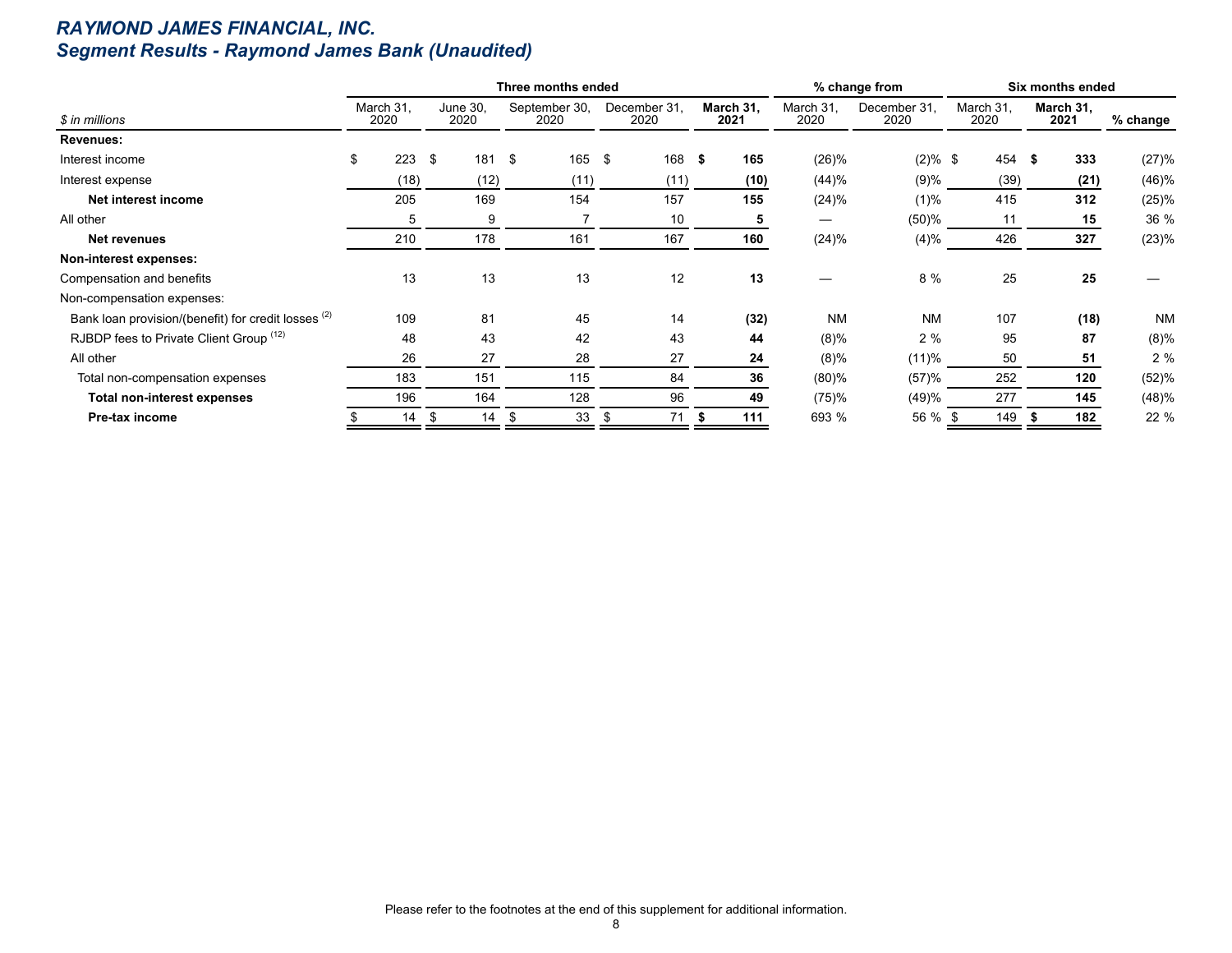#### *RAYMOND JAMES FINANCIAL, INC. Segment Results - Other (14) (Unaudited)*

|                                                  |                       |      |                  |                | Three months ended    |      |                      |      |                   |                   | % change from        |                   |         | Six months ended  |           |
|--------------------------------------------------|-----------------------|------|------------------|----------------|-----------------------|------|----------------------|------|-------------------|-------------------|----------------------|-------------------|---------|-------------------|-----------|
| \$ in millions                                   | March 31.<br>2020     |      | June 30,<br>2020 |                | September 30,<br>2020 |      | December 31.<br>2020 |      | March 31.<br>2021 | March 31,<br>2020 | December 31.<br>2020 | March 31.<br>2020 |         | March 31,<br>2021 | % change  |
| Revenues:                                        |                       |      |                  |                |                       |      |                      |      |                   |                   |                      |                   |         |                   |           |
| Interest income                                  | \$<br>12 <sup>°</sup> | \$   |                  | 3 <sup>5</sup> | 3                     | - \$ | 3 <sup>1</sup>       | - \$ | 3                 | (75)%             |                      |                   | $24$ \$ | 6                 | (75)%     |
| Gains/(losses) on private equity investments (1) | (39)                  |      |                  |                | 12                    |      | 24                   |      | 8                 | <b>NM</b>         | (67)%                |                   | (41)    | 32                | <b>NM</b> |
| All other                                        |                       |      |                  |                |                       |      |                      |      |                   | <b>NM</b>         | 100 %                |                   | 2       |                   | 50 %      |
| Total revenues                                   | (27)                  |      | 6                |                | 15                    |      | 28                   |      | 13                | <b>NM</b>         | (54)%                |                   | (15)    | 41                | <b>NM</b> |
| Interest expense                                 | (17)                  |      | (26)             |                | (25)                  |      | (24)                 |      | (25)              | 47 %              | 4 %                  |                   | (37)    | (49)              | 32 %      |
| <b>Net revenues</b>                              | (44)                  |      | (20)             |                | (10)                  |      |                      |      | (12)              | 73 %              | <b>NM</b>            |                   | (52)    | (8)               | 85 %      |
| Non-interest expenses:                           |                       |      |                  |                |                       |      |                      |      |                   |                   |                      |                   |         |                   |           |
| Compensation and all other (1)                   |                       |      | 9                |                | 30                    |      | 26                   |      | 36                | 1,700 %           | 38 %                 |                   | 25      | 62                | 148 %     |
| Reduction in workforce expenses <sup>(4)</sup>   |                       |      |                  |                | 46                    |      |                      |      |                   |                   |                      |                   |         |                   |           |
| Acquisition-related expenses <sup>(3)</sup>      |                       |      |                  |                |                       |      |                      |      |                   |                   | (100)%               |                   |         |                   | <b>NM</b> |
| <b>Total non-interest expenses</b>               |                       |      | 9                |                | 76                    |      | 28                   |      | 36                | 1,700 %           | 29 %                 |                   | 25      | 64                | 156 %     |
| Pre-tax loss                                     | (46)                  | - \$ | (29)             |                | (86)                  | ಾ    | (24)                 | - 3  | (48)              | (4)%              | $(100)\%$ \$         |                   | (77)    | (72)              | 6 %       |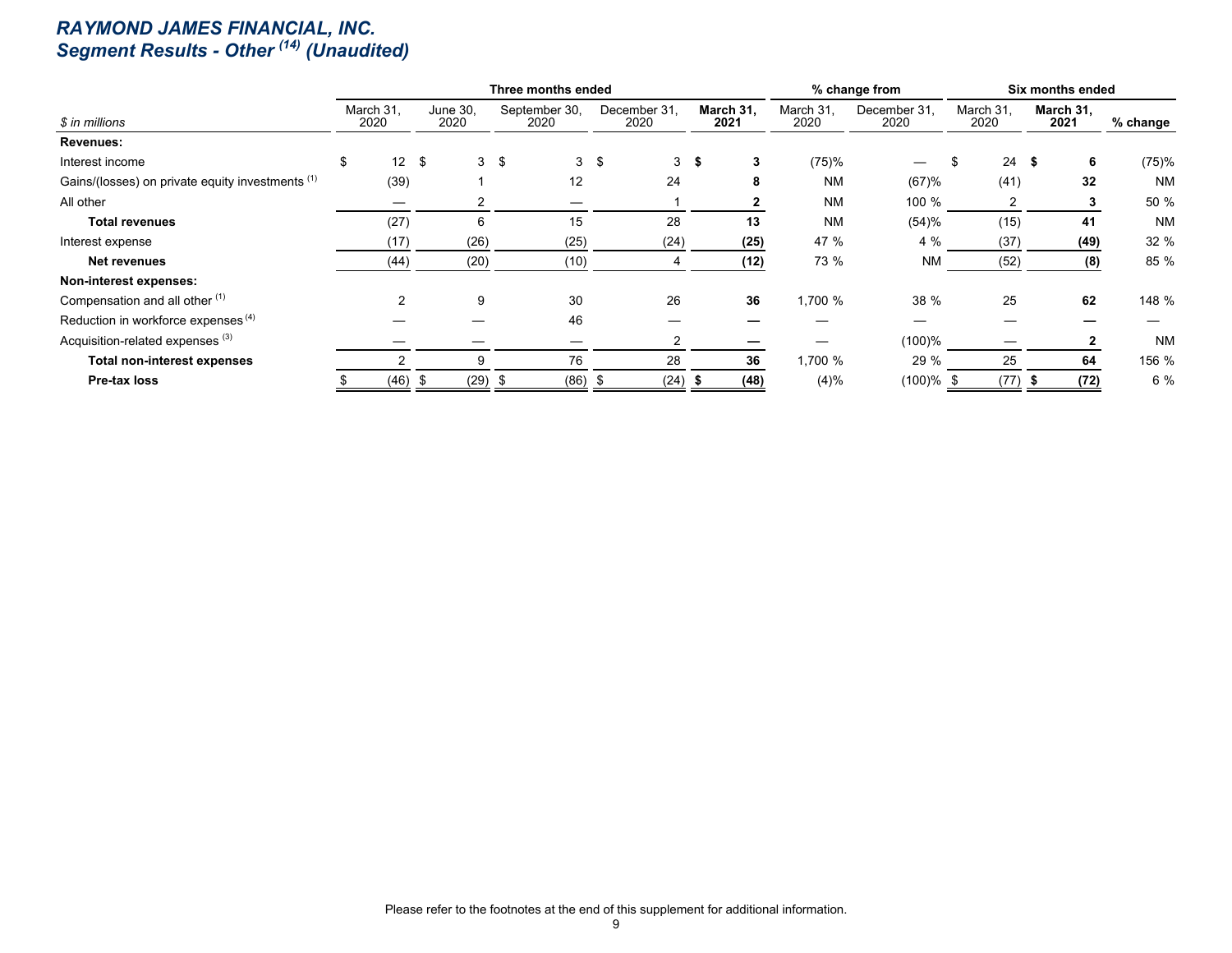### *RAYMOND JAMES FINANCIAL, INC. Raymond James Bank Selected Key Metrics (Unaudited)*

The following metrics are attributable to our banking subsidiary Raymond James Bank, N.A. which is a component of our Raymond James Bank segment.

|                                                                                    |    |                   |    |                  |     | As of                 |     |                      |      |                   | % change from     |                      |
|------------------------------------------------------------------------------------|----|-------------------|----|------------------|-----|-----------------------|-----|----------------------|------|-------------------|-------------------|----------------------|
| \$ in millions                                                                     |    | March 31,<br>2020 |    | June 30,<br>2020 |     | September 30,<br>2020 |     | December 31,<br>2020 |      | March 31,<br>2021 | March 31,<br>2020 | December 31.<br>2020 |
| Total assets                                                                       | S  | 33,656            | S  | 29,066           | \$  | 30,610                |     | 31,580               |      | 33,221            | $(1)\%$           | 5 %                  |
| Total equity                                                                       | \$ | 2,263             |    | 2,279            | S   | 2,315                 | S   | 2,364                | ъ.   | 2,409             | 6 %               | 2%                   |
| Bank loans, net                                                                    | \$ | 21,788            | S  | 21,223           | S.  | 21,195                | \$  | 21,957               | S.   | 22,879            | 5 %               | 4 %                  |
| Bank loan allowance for credit losses (2)                                          | \$ | 324               | \$ | 334              | \$  | 354                   | \$  | 378                  | -5   | 345               | 6 %               | (9)%                 |
| Bank loan allowance for credit losses as a % of loans held for<br>investment $(2)$ |    | 1.47%             |    | 1.56 %           |     | 1.65 %                |     | 1.71%                |      | 1.50%             |                   |                      |
| Total nonperforming assets                                                         | \$ | 27                | \$ | 23               | \$  | 32                    | \$  | 28                   | - \$ | 31                | 15 %              | 11 %                 |
| Nonperforming assets as a % of total assets                                        |    | 0.08%             |    | 0.08%            |     | 0.10%                 |     | 0.09%                |      | 0.09%             |                   |                      |
| Total criticized loans                                                             | \$ | 387               | \$ | 733              | \$. | 933                   | -\$ | 899                  | S.   | 1,001             | 159 %             | 11 %                 |
| Criticized loans as a % of loans held for investment                               |    | 1.76 %            |    | 3.41%            |     | 4.35 %                |     | 4.06 %               |      | 4.35 %            |                   |                      |
| <b>Capital ratios:</b>                                                             |    |                   |    |                  |     |                       |     |                      |      |                   |                   |                      |
| Tier 1 capital                                                                     |    | 12.7%             |    | 12.8 %           |     | 13.0 %                |     | 13.1 %               |      | 13.1 % $^{(8)}$   |                   |                      |
| Total capital                                                                      |    | 13.9 %            |    | 14.1 %           |     | 14.3 %                |     | 14.4 %               |      | 14.4 % $^{(8)}$   |                   |                      |
| Tier 1 leverage                                                                    |    | 8.1%              |    | 7.6 %            |     | 7.7%                  |     | 7.5%                 |      | 7.5 % $^{(8)}$    |                   |                      |

|                                                                |                  |                  | Three months ended    |                      |                   |                  | % change from       |                   | Six months ended  |            |
|----------------------------------------------------------------|------------------|------------------|-----------------------|----------------------|-------------------|------------------|---------------------|-------------------|-------------------|------------|
| \$ in millions                                                 | March 31<br>2020 | June 30,<br>2020 | September 30,<br>2020 | December 31.<br>2020 | March 31.<br>2021 | March 31<br>2020 | December 31<br>2020 | March 31,<br>2020 | March 31.<br>2021 | $%$ change |
| Bank loan provision/(benefit) for credit losses (2)            | 109              | 81               | 45                    |                      | (32)              | <b>NM</b>        | NM                  | 107               | (18)              | <b>NM</b>  |
| Net charge-offs                                                |                  |                  | 26                    | –                    |                   | <b>NM</b>        | $NM$ \$             | –                 |                   | <b>NM</b>  |
| Net interest margin (net yield on interest-<br>earning assets) | 3.02%            | 2.29%            | 2.09 %                | 2.02%                | 1.94%             |                  |                     | 3.12%             | 1.98 %            |            |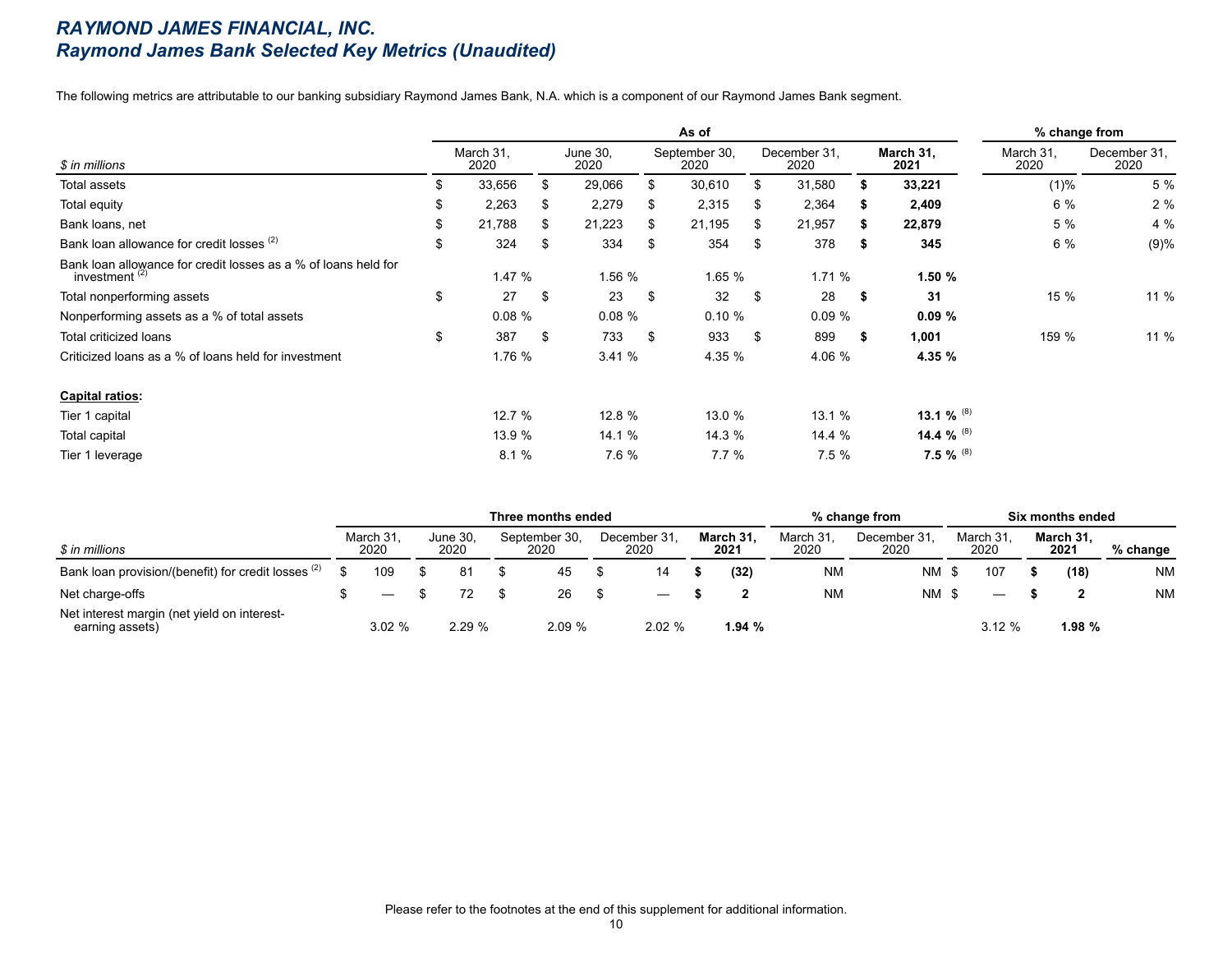#### *RAYMOND JAMES FINANCIAL, INC.*

#### **Reconciliation of non-GAAP financial measures to GAAP financial measures (Unaudited)**

We utilize certain non-GAAP financial measures as additional measures to aid in, and enhance, the understanding of our financial results and related measures. These non-GAAP financial measures have been separately identified in this document. We believe certain of these non-GAAP financial measures provides useful information to management and investors by excluding certain material items that may not be indicative of our core operating results. We utilize these non-GAAP financial measures in assessing the financial performance of the business, as they facilitate a comparison of current- and prior-period results. We believe that return on tangible common equity and tangible book value per share are meaningful to investors as they facilitate comparisons of our results to the results of other companies. In the following tables, the tax effect of non-GAAP adjustments reflects the statutory rate associated with each non-GAAP item. These non-GAAP financial measures should be considered in addition to, and not as a substitute for, measures of financial performance prepared in accordance with GAAP. In addition, our non-GAAP financial measures may not be comparable to similarly titled non-GAAP financial measures of other companies. The following tables provide a reconciliation of non-GAAP financial measures to the most directly comparable GAAP measures for those periods which include non-GAAP adjustments.

|                                                             | Three months ended    | Six months ended     |    |                   |  |
|-------------------------------------------------------------|-----------------------|----------------------|----|-------------------|--|
| \$ in millions                                              | September 30,<br>2020 | December 31,<br>2020 |    | March 31,<br>2021 |  |
| Net income                                                  | \$<br>209             | 312                  | \$ | 667               |  |
| Non-GAAP adjustments:                                       |                       |                      |    |                   |  |
| Acquisition and disposition-related expenses <sup>(3)</sup> | $\overline{7}$        | 2                    |    | $\overline{2}$    |  |
| Reduction in workforce expenses (4)                         | 46                    |                      |    |                   |  |
| Pre-tax impact of non-GAAP adjustments                      | 53                    | $\overline{2}$       |    | $\mathbf{2}$      |  |
| Tax effect of non-GAAP adjustments                          | (13)                  |                      |    |                   |  |
| Total non-GAAP adjustments, net of tax                      | 40                    | $\overline{2}$       |    | $\overline{2}$    |  |
| Adjusted net income                                         | 249                   | 314                  |    | 669               |  |
| Pre-tax income                                              | \$<br>256             | 399                  | -5 | 846               |  |
| Pre-tax impact of non-GAAP adjustments (as detailed above)  | 53                    | $\overline{2}$       |    | 2                 |  |
| Adjusted pre-tax income                                     | 309                   | 401                  |    | 848               |  |
| Pre-tax margin (10)                                         | 12.3 %                | 18.0 %               |    | 18.4 %            |  |
| Non-GAAP adjustments:                                       |                       |                      |    |                   |  |
| Acquisition and disposition-related expenses <sup>(3)</sup> | 0.4%                  | $-$ %                |    | 0.1%              |  |
| Reduction in workforce expenses (4)                         | 2.2%                  | $-$ %                |    | $-$ %             |  |
| Total non-GAAP adjustments, net of tax                      | 2.6 %                 | $-$ %                |    | 0.1%              |  |
| Adjusted pre-tax margin (10)                                | 14.9 %                | 18.0 %               |    | 18.5 %            |  |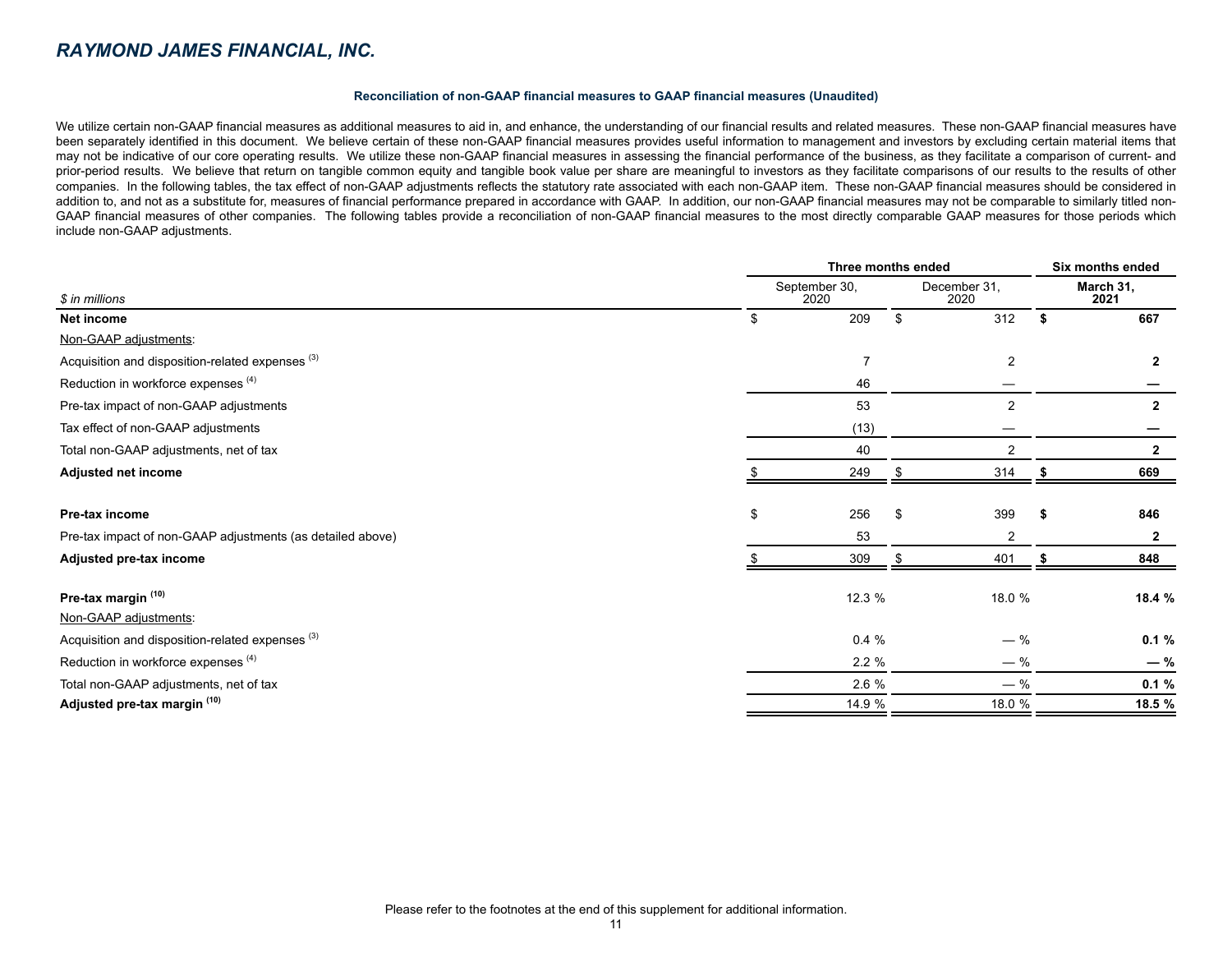| Reconciliation of non-GAAP financial measures to GAAP financial measures (Unaudited) |  |
|--------------------------------------------------------------------------------------|--|
| (Continued from previous page)                                                       |  |

|                                                             | Three months ended    |    |                      |                   |      |  |  |  |
|-------------------------------------------------------------|-----------------------|----|----------------------|-------------------|------|--|--|--|
| Earnings per common share (5)                               | September 30,<br>2020 |    | December 31,<br>2020 | March 31,<br>2021 |      |  |  |  |
| <b>Basic</b>                                                | \$<br>1.53            | \$ | 2.27                 |                   | 4.85 |  |  |  |
| Non-GAAP adjustments:                                       |                       |    |                      |                   |      |  |  |  |
| Acquisition and disposition-related expenses <sup>(3)</sup> | 0.05                  |    | 0.02                 |                   | 0.02 |  |  |  |
| Reduction in workforce expenses (4)                         | 0.34                  |    |                      |                   |      |  |  |  |
| Tax effect of non-GAAP adjustments                          | (0.10)                |    |                      |                   |      |  |  |  |
| Total non-GAAP adjustments, net of tax                      | 0.29                  |    | 0.02                 |                   | 0.02 |  |  |  |
| <b>Adjusted basic</b>                                       | 1.82                  |    | 2.29                 |                   | 4.87 |  |  |  |
| <b>Diluted</b>                                              | \$<br>1.50            | \$ | 2.23                 | - 5               | 4.74 |  |  |  |
| Non-GAAP adjustments:                                       |                       |    |                      |                   |      |  |  |  |
| Acquisition and disposition-related expenses <sup>(3)</sup> | 0.05                  |    | 0.01                 |                   | 0.02 |  |  |  |
| Reduction in workforce expenses (4)                         | 0.33                  |    |                      |                   |      |  |  |  |
| Tax effect of non-GAAP adjustments                          | (0.10)                |    |                      |                   |      |  |  |  |
| Total non-GAAP adjustments, net of tax                      | 0.28                  |    | 0.01                 |                   | 0.02 |  |  |  |
| <b>Adjusted diluted</b>                                     | 1.78                  |    | 2.24                 |                   | 4.76 |  |  |  |

| Book value per share                                                 | As of             |       |                  |       |                       |            |                      |       |  |                   |
|----------------------------------------------------------------------|-------------------|-------|------------------|-------|-----------------------|------------|----------------------|-------|--|-------------------|
| \$ in millions, except per share amounts                             | March 31,<br>2020 |       | June 30.<br>2020 |       | September 30,<br>2020 |            | December 31.<br>2020 |       |  | March 31.<br>2021 |
| Total equity attributable to Raymond James Financial, Inc.           |                   | 6,798 |                  | 6,965 |                       | $7.114$ \$ |                      | 7,363 |  | 7,592             |
| Less non-GAAP adjustments:                                           |                   |       |                  |       |                       |            |                      |       |  |                   |
| Goodwill and identifiable intangible assets, net                     |                   | 603   |                  | 602   |                       | 600        |                      | 834   |  | 868               |
| Deferred tax liabilities, net                                        |                   | (30)  |                  | (33)  |                       | (34)       |                      | (56)  |  | (56)              |
| Tangible common equity attributable to Raymond James Financial, Inc. |                   | 6,225 |                  | 6,396 |                       | 6,548      |                      | 6,585 |  | 6,780             |
| Common shares outstanding                                            |                   | 136.8 |                  | 137.0 |                       | 136.6      |                      | 137.4 |  | 137.2             |
| Book value per share (6)                                             |                   | 49.69 |                  | 50.84 |                       | 52.08      |                      | 53.59 |  | 55.34             |
| Tangible book value per share (6)                                    |                   | 45.50 |                  | 46.69 |                       | 47.94      |                      | 47.93 |  | 49.42             |
|                                                                      |                   |       |                  |       |                       |            |                      |       |  |                   |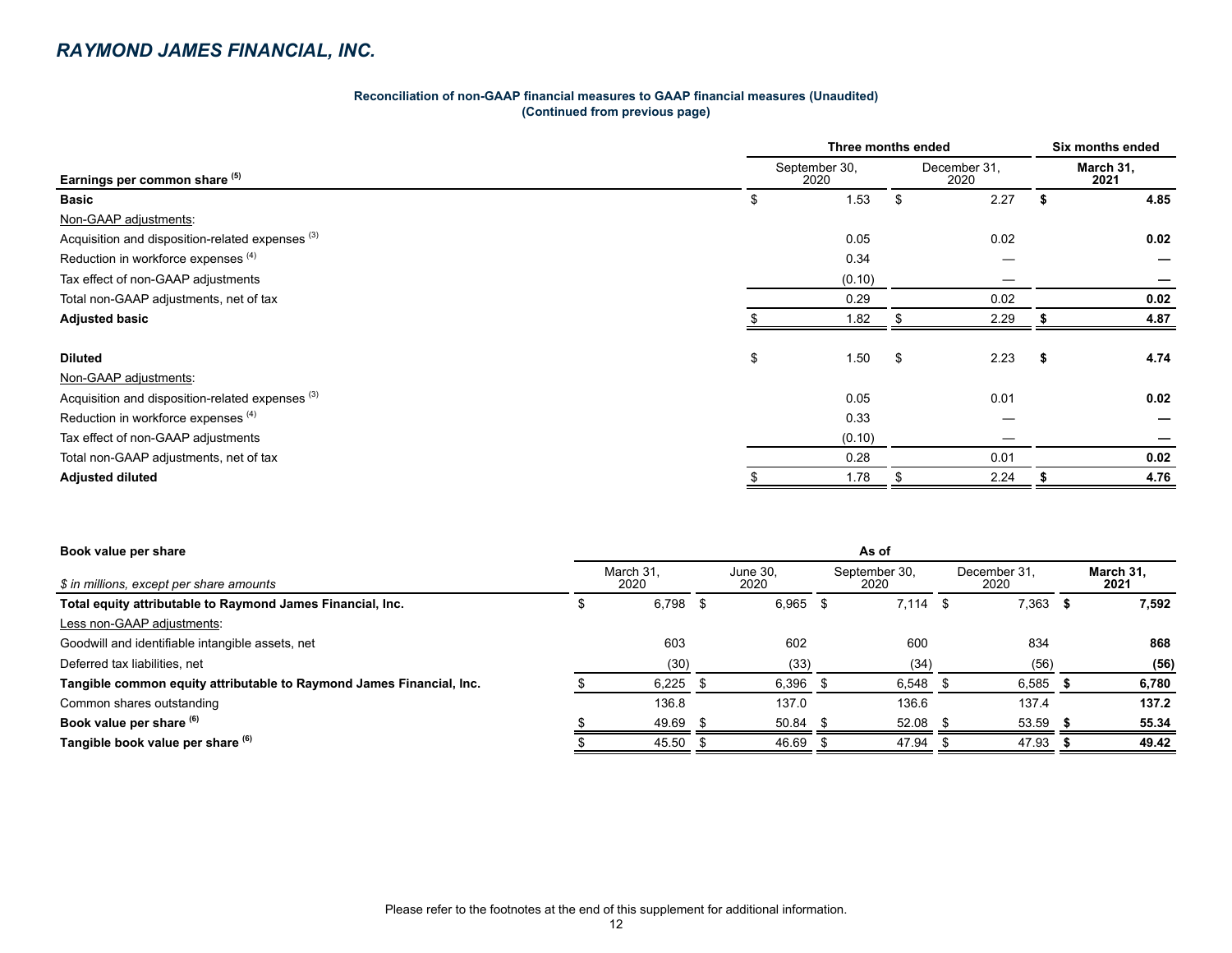### *RAYMOND JAMES FINANCIAL, INC.*

#### **Reconciliation of non-GAAP financial measures to GAAP financial measures (Unaudited) (Continued from previous page)**

| <b>Return on equity</b>                                     | Three months ended |                   |      |                  |    |                       |                      |        |    |                   |      | <b>Six months ended</b> |    |                   |  |  |  |  |
|-------------------------------------------------------------|--------------------|-------------------|------|------------------|----|-----------------------|----------------------|--------|----|-------------------|------|-------------------------|----|-------------------|--|--|--|--|
| \$ in millions                                              |                    | March 31,<br>2020 |      | June 30,<br>2020 |    | September 30,<br>2020 | December 31,<br>2020 |        |    | March 31,<br>2021 |      | March 31,<br>2020       |    | March 31,<br>2021 |  |  |  |  |
| Average equity <sup>(15)</sup>                              | \$                 | 6,820             | \$   | 6,882            | \$ | 7,040                 | \$.                  | 7,239  | \$ | 7,478             | \$   | 6,740                   | -9 | 7,356             |  |  |  |  |
| Impact on average equity of non-GAAP adjustments:           |                    |                   |      |                  |    |                       |                      |        |    |                   |      |                         |    |                   |  |  |  |  |
| Acquisition and disposition-related expenses <sup>(3)</sup> |                    | <b>NA</b>         |      | <b>NA</b>        |    | 4                     |                      |        |    | <b>NA</b>         |      | <b>NA</b>               |    |                   |  |  |  |  |
| Reduction in workforce expenses (4)                         |                    | <b>NA</b>         |      | <b>NA</b>        |    | 23                    |                      |        |    | <b>NA</b>         |      | <b>NA</b>               |    |                   |  |  |  |  |
| Tax effect of non-GAAP adjustments                          |                    | <b>NA</b>         |      | <b>NA</b>        |    | (7)                   |                      |        |    | <b>NA</b>         |      | <b>NA</b>               |    |                   |  |  |  |  |
| Adjusted average equity (15)                                |                    | <b>NA</b>         |      | NA \$            |    | 7,060                 | \$                   | 7,240  |    | <b>NA</b>         |      | <b>NA \$</b>            |    | 7,357             |  |  |  |  |
| Average equity <sup>(15)</sup>                              | \$                 | 6,820             | \$   | 6,882            | \$ | 7,040                 | \$                   | 7,239  | \$ | 7,478             | \$   | 6,740                   | S. | 7,356             |  |  |  |  |
| Less:                                                       |                    |                   |      |                  |    |                       |                      |        |    |                   |      |                         |    |                   |  |  |  |  |
| Average goodwill and identifiable intangible assets, net    |                    | 606               |      | 603              |    | 601                   |                      | 717    |    | 851               |      | 608                     |    | 767               |  |  |  |  |
| Average deferred tax liabilities, net                       |                    | (31)              | (32) |                  |    | (33)                  |                      | (45)   |    | (56)              | (30) |                         |    | (49)              |  |  |  |  |
| Average tangible common equity (15)                         | \$                 | 6,245             | \$   | 6,311            | \$ | 6,472                 | \$                   | 6,567  | \$ | 6,683             | \$   | 6,162                   | \$ | 6,638             |  |  |  |  |
| Impact on average equity of non-GAAP adjustments:           |                    |                   |      |                  |    |                       |                      |        |    |                   |      |                         |    |                   |  |  |  |  |
| Acquisition and disposition-related expenses <sup>(3)</sup> |                    | <b>NA</b>         |      | <b>NA</b>        |    | 4                     |                      |        |    | <b>NA</b>         |      | <b>NA</b>               |    | 1                 |  |  |  |  |
| Reduction in workforce expenses <sup>(4)</sup>              |                    | <b>NA</b>         |      | <b>NA</b>        |    | 23                    |                      |        |    | <b>NA</b>         |      | <b>NA</b>               |    |                   |  |  |  |  |
| Tax effect of non-GAAP adjustments                          |                    | <b>NA</b>         |      | <b>NA</b>        |    | (7)                   |                      |        |    | <b>NA</b>         |      | <b>NA</b>               |    |                   |  |  |  |  |
| Adjusted average tangible common equity (15)                |                    | <b>NA</b>         |      | NA \$            |    | 6,492                 | \$                   | 6,568  |    | <b>NA</b>         |      | <b>NA \$</b>            |    | 6,639             |  |  |  |  |
| Return on equity <sup>(9)</sup>                             |                    | 9.9%              |      | 10.0 %           |    | 11.9 %                |                      | 17.2 % |    | 19.0 %            |      | 13.0 %                  |    | 18.1 %            |  |  |  |  |
| Adjusted return on equity (9)                               |                    | <b>NA</b>         |      | <b>NA</b>        |    | 14.1 %                |                      | 17.3 % |    | <b>NA</b>         |      | <b>NA</b>               |    | 18.2 %            |  |  |  |  |
| Return on tangible common equity (9)                        |                    | 10.8 %            |      | 10.9 %           |    | 12.9 %                |                      | 19.0 % |    | 21.2 %            |      | 14.2 %                  |    | 20.1 %            |  |  |  |  |
| Adjusted return on tangible common equity (9)               |                    | <b>NA</b>         |      | <b>NA</b>        |    | 15.3 %                |                      | 19.1 % |    | <b>NA</b>         |      | <b>NA</b>               |    | 20.2 %            |  |  |  |  |